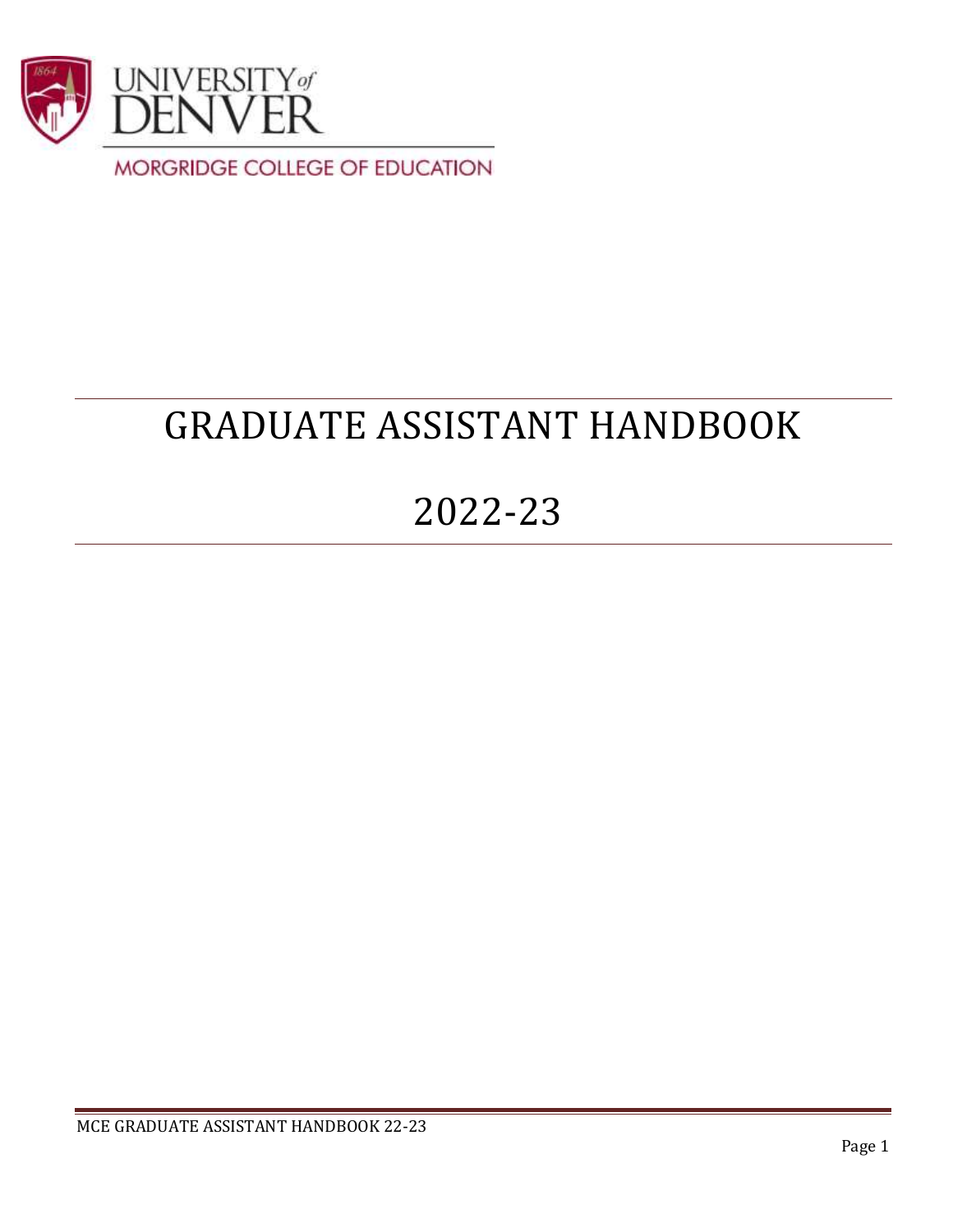## CONTENTS

| $\bullet$ |  |
|-----------|--|
| $\bullet$ |  |
| $\bullet$ |  |
| $\bullet$ |  |
|           |  |
|           |  |
|           |  |
|           |  |
|           |  |
|           |  |
|           |  |
|           |  |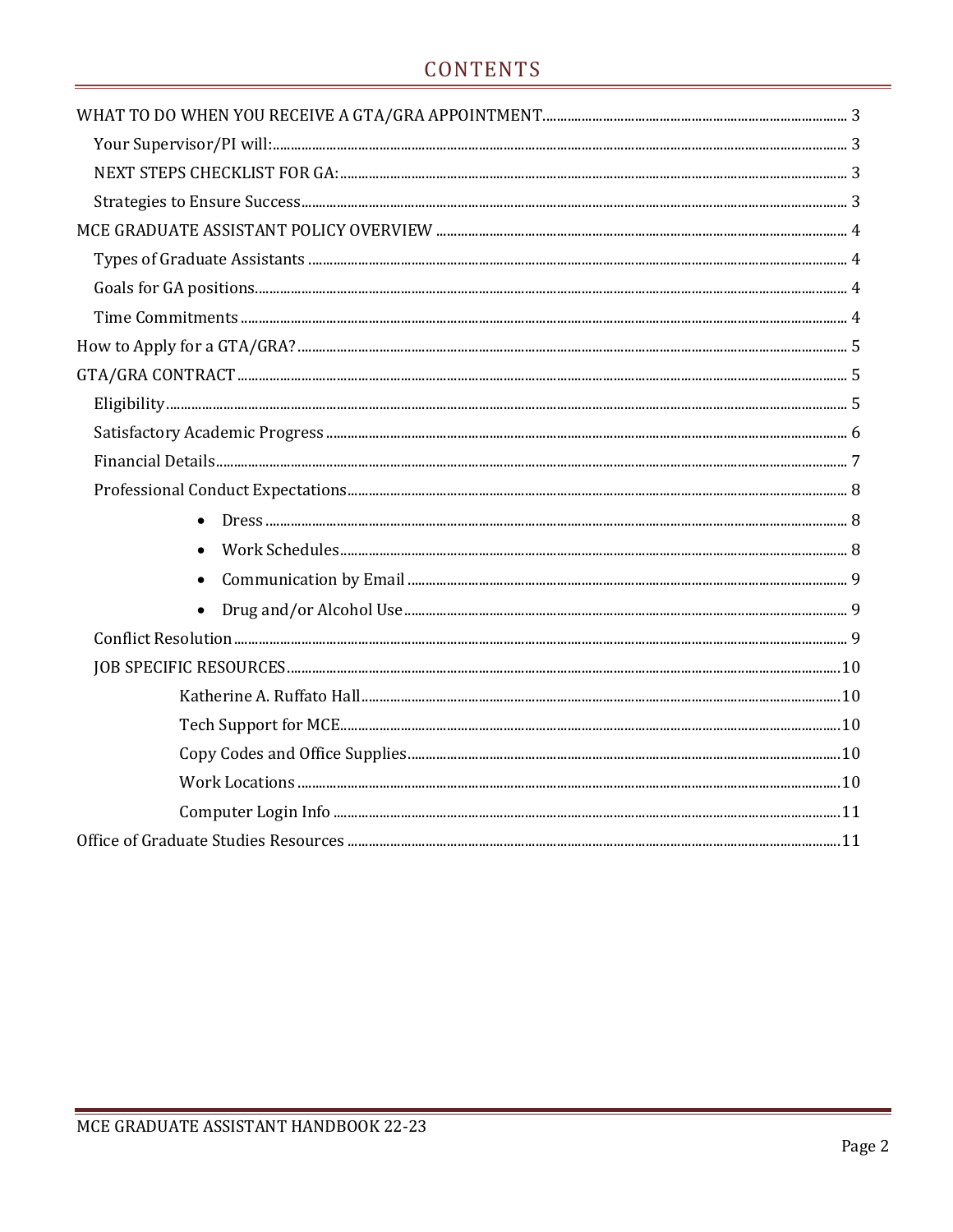## WHAT TO DO WHEN YOU RECEIVE A GTA/GRA APPOINTMENT

<span id="page-2-1"></span><span id="page-2-0"></span>**Congratulations!** You have been awarded a unique professional opportunity related to your educational and professional goals and one that will contribute greatly to your professional and academic credentials.

## YOUR SUPERVISOR/PI WILL:

- $\triangleright$  Notify MCE Budget and Planning of your appointment and request that the hiring process begin.
- ➢ Discuss the details of your GTA/GRA position at the time of your appointment (i.e. full-time, halftime or quarter-time).
- ➢ You will receive an email from the MCE Budget and Planning office with instructions on how to complete the background check.

## NEXT STEPS CHECKLIST FOR GA:

- <span id="page-2-2"></span>1. \_\_\_\_\_ Familiarize yourself with the GA Handbook.
- 2. \_\_\_\_\_ Review and sign the GA Contract, appointment form and eligibility form if necessary.
- 3. \_\_\_\_\_ Complete the necessary steps to secure the background check.
- 4. \_\_\_\_ Attend the mandatory GTA/GRA Orientation held the first week of the Fall Quarter.
- 5. \_\_\_\_\_ Complete the required I-9 and W-4 Human Resources paperwork. Every attempt will be made to allow the completion of these documents at the Orientation in early September.
- 6. \_\_\_\_\_ Attend the training session required by your Supervisor or PI that will provide specific position or grant-related training (IRB, SBER) and further details on your particular job duties.
- 7. \_\_\_\_\_ Familiarize yourself with the process to resolve issues.
- <span id="page-2-3"></span>8. \_\_\_\_\_ Discuss work schedules with your PI or supervisor.

## STRATEGIES TO ENSURE SUCCESS

- 1. **Adhere to commitments** Live up to commitments every time or contact a project director immediately to make other arrangements.
- 2. **Realize the sensitivity of the work that you represent** Make sure to maintain the confidentiality of all data and use it only for position-related work.
- 3. **Treat everyone with respect** including directors, peers, administrative staff, and the person on the phone, or anyone who enters any of the workspaces.
- 4. **Value the time and effort spent by others** Do not take other members of the team for granted. Be on time to meetings and meet expected deadlines.
- 5. **Always maintain ethical conduct** Be honest and refrain from deceitful practices.
- 6. **Keep personal issues at home** Refrain from using work time for personal issues.
- 7. **Demonstrate the core values of professionalism** appropriate attire, etiquette, punctuality, organization, and dedication to your job, just to name a few.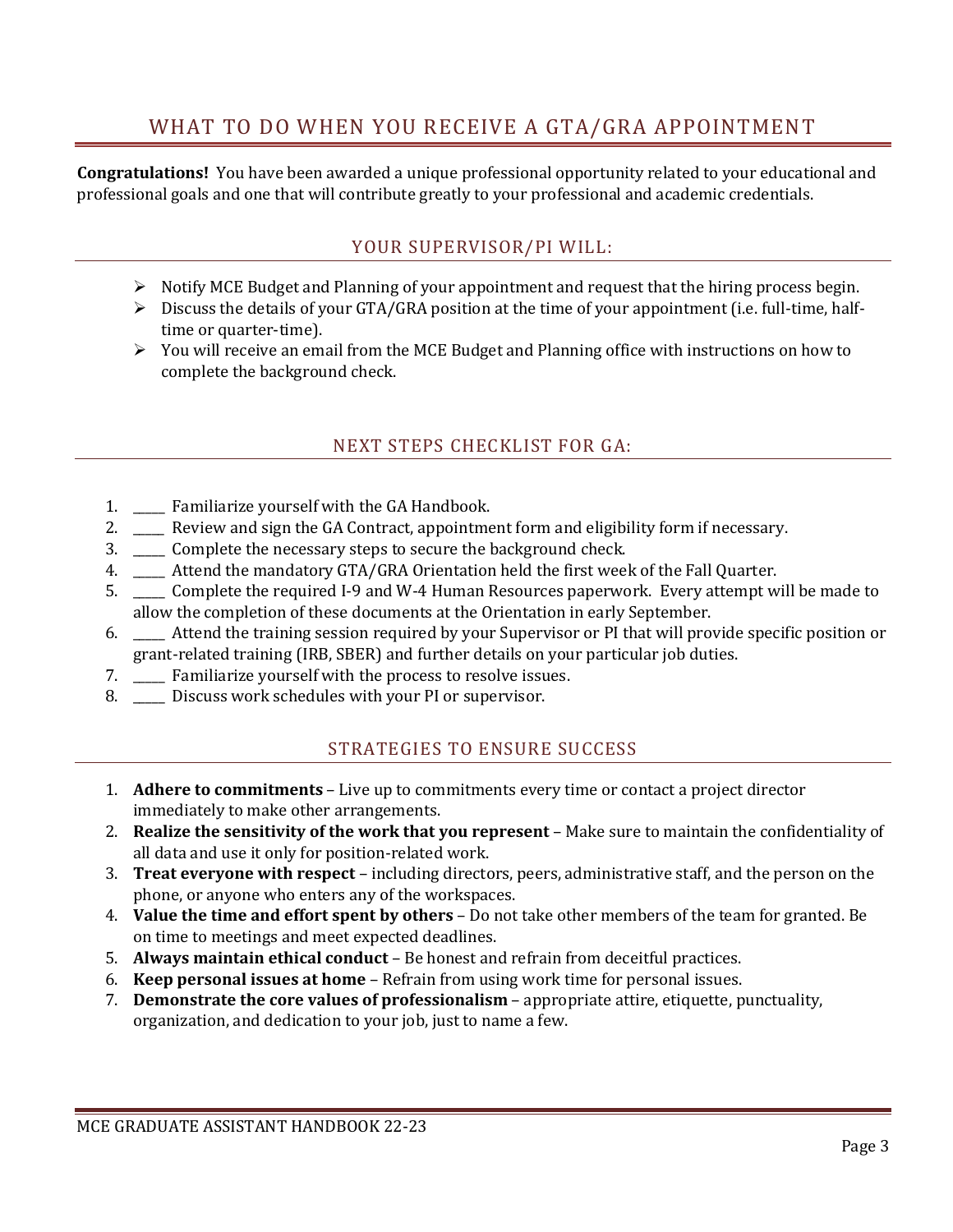## MCE GRADUATE ASSISTANT POLICY OVERVIEW

## TYPES OF GRADUATE ASSISTANTS

## <span id="page-3-1"></span><span id="page-3-0"></span>**The Morgridge College of Education has two types of graduate assistants (GA)**

Graduate Research Assistants – GRA (Positions funded by research projects.) Graduate Teaching Assistants – GTA (Positions funded by the college.)

## GOALS FOR GA POSITIONS

<span id="page-3-2"></span>Graduate assistantships enable the Morgridge College of Education (MCE) to provide financial support for graduate students while advancing the research, teaching and service mission of the college. Although the tasks involved in each position differ, the values remain consistent across positions:

- To enhance the student experience
- To accomplish a task or complete a project
- To expand the skill set of the student
- To enhance the resume of the student

### TIME AND ENROLLMENT COMMITMENTS

<span id="page-3-3"></span>

| <b>MCE GXA Work Hours and Enrollment Requirements</b> |                        |                   |                    |                     |                        |
|-------------------------------------------------------|------------------------|-------------------|--------------------|---------------------|------------------------|
|                                                       |                        | <b>Minimum</b>    | Approximate        |                     |                        |
| <u>GXA</u>                                            | <b>Tuition Waiver</b>  | <b>Enrollment</b> | <b>Hours</b>       | <b>Total Annual</b> | <b>Total Quarterly</b> |
| Appointment                                           | <b>Credits/Quarter</b> | each Quarter      | <b>Worked/Week</b> | <b>Hours</b>        | <b>Hours</b>           |
|                                                       |                        |                   |                    |                     |                        |
| <b>Full time</b>                                      |                        |                   | 20                 | 600                 | 200                    |
| .50                                                   |                        |                   | 10                 | 300                 | 100                    |

GA positions traditionally span the 9-month academic year, effective September 1 through May 31. GAs are expected to be available to work on site, depending on their award, any day that the university is open which may include but is not limited to Interterm between autumn and winter quarters. Specific work schedules are determined by the faculty/staff supervisor and should be discussed prior to formal acceptance by the student.

9-month GA appointments are automatically split into three separate positions, 1 per quarter. These positions correspond to start/end dates and anticipated compensation schedule per term, outlined below:

| <b>Term</b>    | <b>Position Start Date</b> | <b>Position End Date</b> | <b>Anticipated Compensation</b><br><b>Dates</b> |
|----------------|----------------------------|--------------------------|-------------------------------------------------|
| Fall Quarter   | 09/01/XX                   | 11/30/XX                 | Oct 1/Nov 1/Dec 1                               |
| Winter Quarter | 12/01/XX                   | 02/28/XX                 | Jan 1/Feb 1/Mar 1                               |
| Spring Quarter | 03/01/XX                   | 05/31/XX                 | Apr $1/May 1/$ Jun 1                            |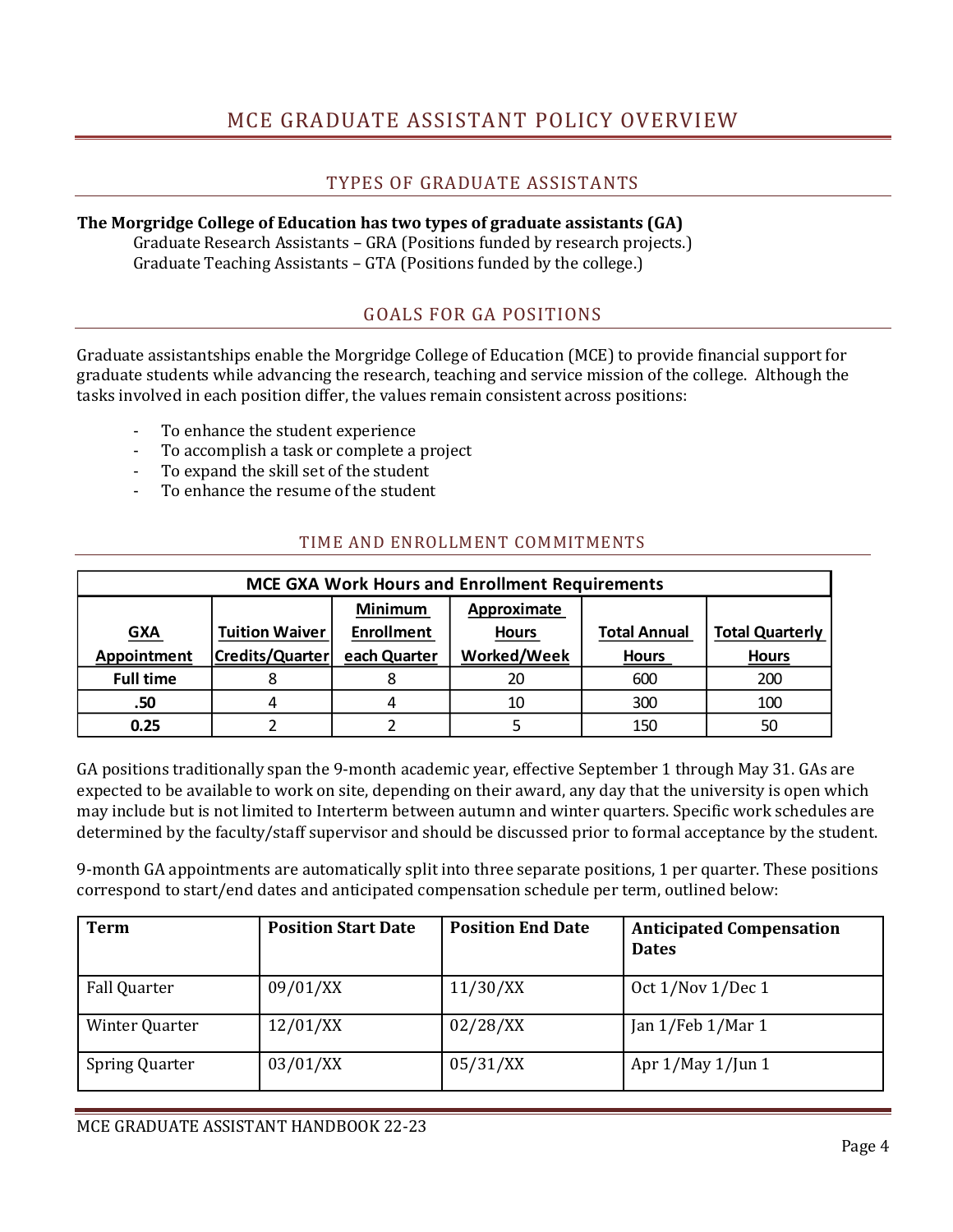This schedule is predicated on GXA and Faculty Supervisors/PIs meeting applicable college and university deadlines as prescribed in this handbook. The above start and end dates are system defaults, set universitywide and cannot be adjusted. There are occasional access/account issues with the position changeover from term to term and it is recommended not to save time-sensitive projects for the end of a particular quarter (i.e. fall quarter deadline on 12/1). Spring GA positions will be automatically terminated on 6/1, irrespective of the academic calendar.

## HOW TO APPLY FOR A GTA/GRA?

<span id="page-4-0"></span>There are University funded GTA positions that may be available each academic year and there are grantfunded GRA positions that become available as grants are secured by faculty within MCE. When positions are open, the PI or Supervisor will notify eligible students of openings.

- Job postings will be sent via email to all eligible students by the Academic Services Associates (ASA).
- When available, open GA positions will be posted on the MCE website Financial Aid tab.
- Hiring decisions are made by the Supervisor/PI directly responsible for the position or grant.
- Job postings will include the required and preferred qualifications, and directions for how to apply.
- Most positions are open until filled and once filled, will be removed from the website.
- All inquiries should be directed to the hiring authority on the job posting for further details.

## GTA/GRA CONTRACT

<span id="page-4-1"></span>This section describes in detail some components of the Assistantship Contract that you will be required to sign once you are appointed to an assistantship position.

**Definition**: **GTA** is a general term that refers to Graduate Teaching Assistants. GTAs who are assigned to research or administrative duties are still considered GTAs for the purposes of the financial assistance policy.

<span id="page-4-2"></span>**GRAs** are defined as those positions hired by the Principal Investigators to support sponsored research.

## ELIGIBILITY

- A. GTA recipients must be enrolled in an academic program and be in good academic standing during the quarters in which they receive their award (programs/departments may stipulate that the recipient must be enrolled as a full-time student). Only Morgridge College of Education students are eligible for GXA positions.
- B. International students who receive a GTA must demonstrate fluency in spoken English by scoring a 26 on the speaking section of the TOEFL, or an 8 on the speaking section of the IELTS and/or by passing the DU GTA English Language Proficiency Assessment (ELPA). International students whose native language is clearly English are exempt from the TSE.
- C. Should a GTA recipient wish to change his/her major field of study to another school/department, the award is NOT transferable to the new department.
- D. All GTA and GRA recipients must pass a background check, sign the GA Contract and GA appointment form to complete the appointment process. Student eligibility form may also be required.
- E. To receive a full-time GTA/GRA, a student must be enrolled full-time (at least 8 MCE credit hours per quarter). To receive half-time GA, a student must be enrolled at least 4 MCE credit hours per quarter. To receive quarter-time GA, a student must be enrolled in at least 2 MCE credit hours per quarter.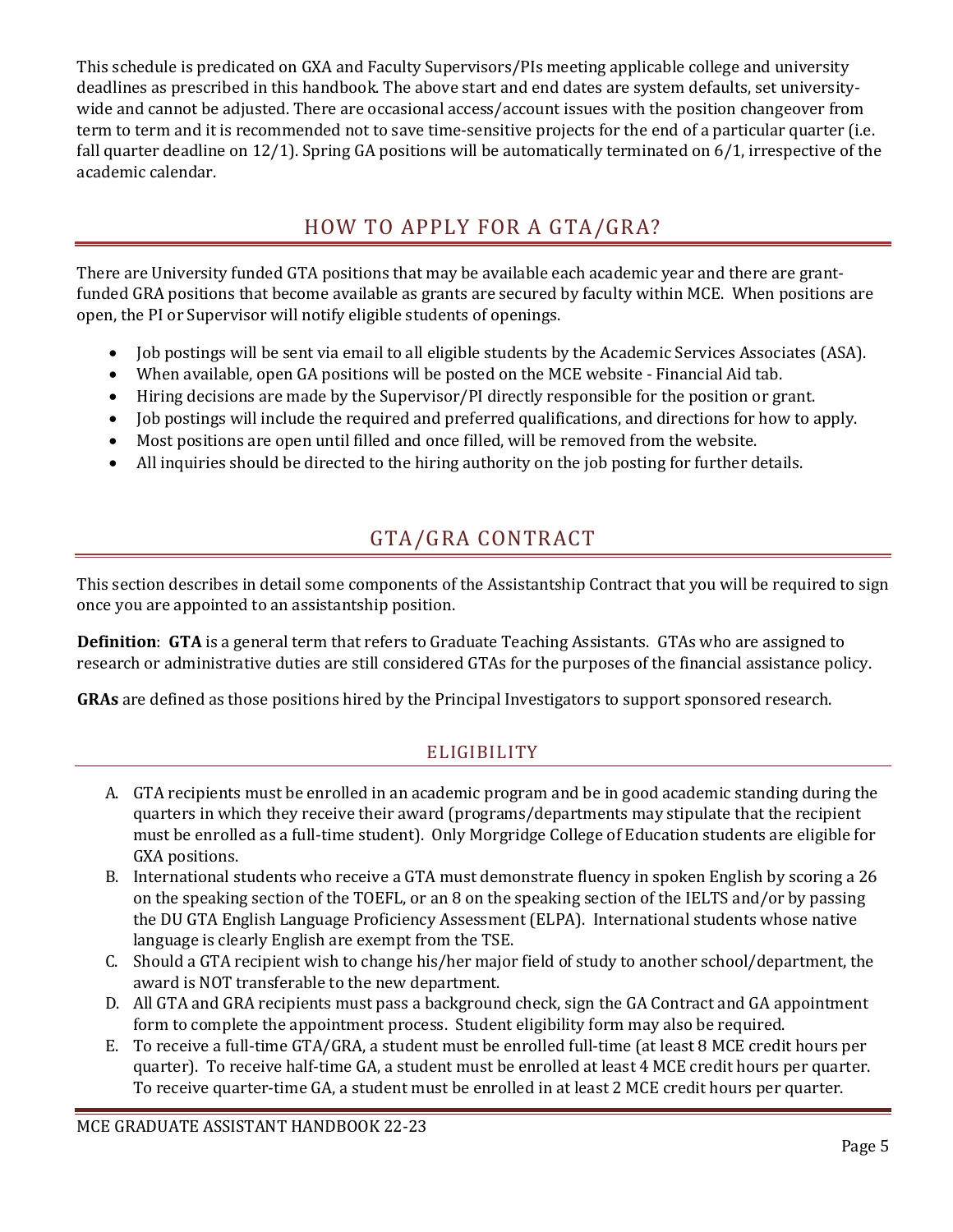Programs may stipulate that the recipient be enrolled as a full-time student to receive a half-time (or less) GA position. Students may not add unnecessary credits to maintain their position. Students may not be enrolled for dissertation or independent study hours only.

- F. A graduate student may not hold more than the equivalent of one full-time assistantship at any time within the University.
- G. Students cannot hold a GTA/GRA position and a work-study position or fellowship simultaneously. However, within the same academic year a student may hold a GTA/GRA and a work-study/fellowship position, just not during the same term.
- H. If a recipient's GTA is renewed for a subsequent academic year, a new Student Acknowledgement of GTA Policy form must be signed. A PhD student may remain in a GTA position for a maximum of 3 years or 9 quarters, an EdD, EdS or master's student a maximum of 2 years or 6 quarters.
- I. Students cannot be a GTA/GRA and enrolled in the same class they would be the graduate assistant for at the same time.
- J. GTA positions are awarded for up to one year at a time and must be reapplied to continue into the next academic year.
- K. Students cannot hold more than one GTA position.
- L. Students cannot register for courses not needed to complete their degree to maintain their position.
- M. Only Morgridge College of Education courses can be funded with GXA tuition credits.

### SATISFACTORY ACADEMIC PROGRESS

<span id="page-5-0"></span>In order to remain eligible to receive an assistantship, you must maintain Satisfactory Academic Progress. The University of Denver measures Satisfactory Academic Progress by monitoring the Cumulative Grade Point Average (CGPA), the Cumulative Completion Rate (CCR) and the Maximum Time Frame Limit (MTFL) to complete degree requirements. Graduate students must maintain a cumulative GPA of 3.00 or better. In order to graduate within the maximum time frame (MTF) limit, students must complete and pass a minimum of 66.6% of all courses attempted. Successful completion of a course requires a grade of "C" or above. Students are required to complete all degree requirements within 150% of the minimum credits required to graduate. Ex: A student may attempt a maximum of 135 credits in order to complete a degree that requires 90 credits (90 credits x 150% = 135).

Students on academic probation or suspension are not eligible for a GTA/GRA position until that status is resolved. After two consecutive terms below 3.0 GPA a student is not eligible for a GTA/GRA position until the GPA is raised to a 3.0 or better.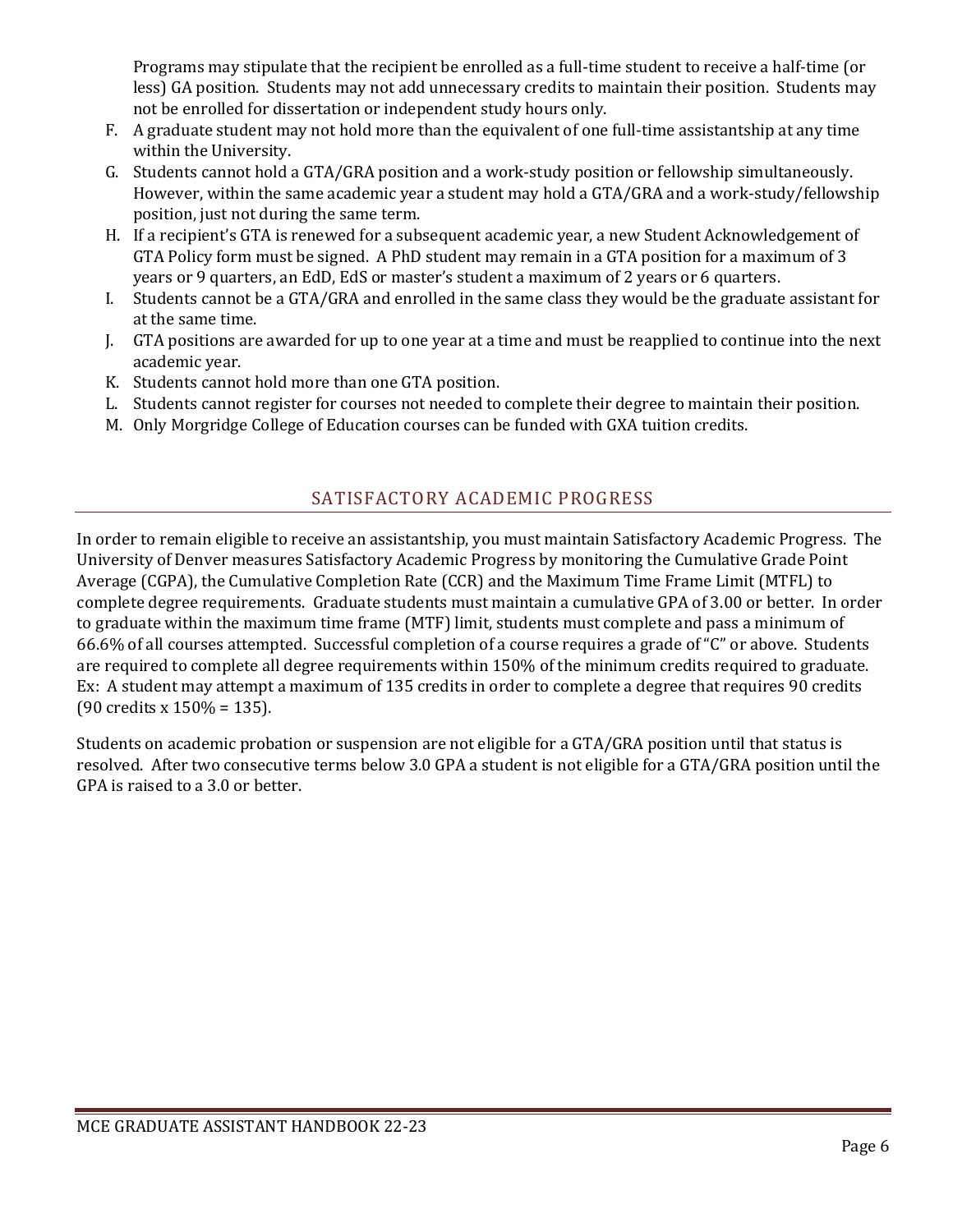## FINANCIAL DETAILS

- <span id="page-6-0"></span>A. GTA and GRA positions receive both a tuition waiver and monthly stipend. Tuition waiver can apply to Morgridge tuition charges only. **For MA/EdS students who are beginning in the 22-23 year, please contact the MCE Director of Financial Aid for the tuition waiver dollar value.**
- B. If you are receiving an MCE Dean's Scholarship award and you receive a GTA, GRA or Fellowship, the Dean's Scholarship award will be reduced by the amount of the assistantship tuition waiver. EXAMPLE: You have been awarded \$8,000 in Dean's Scholarship and then you receive a 0.25 GTA position.

| <b>ORIGINAL AWARD</b> |         | <b>ADJUSTED FOR GTA</b> |  | <b>Dean's Scholarship</b> |                              |
|-----------------------|---------|-------------------------|--|---------------------------|------------------------------|
| Dean's Scholarship    | \$8,000 | Dean's Scholarship      |  | 806                       | reduced by amount of         |
| <b>GTA Waiver</b>     |         | <b>GTA Waiver</b>       |  | 7,194                     | <b>Assistantship tuition</b> |
| <b>GTA Stipend</b>    |         | <b>GTA Stipend</b>      |  | 3,625                     | waiver                       |
| <b>TOTAL RECEIVED</b> | \$8,000 | <b>TOTAL RECEIVED</b>   |  | 11,625                    |                              |

- C. GTA tuition waivers awarded for the academic year are spread evenly over three quarters.
- D. Stipends are paid once per month on the first of the month following your GXA appointment if all required Human Resources paperwork (I-9, W4, background check) has been completed and the online hiring deadline is met. Your supervisor is responsible for notifying MCE Budget and Planning staff of GXA appointments. The GXA is responsible for completing the required documentation for the background check, I-9 and W4 documents and returning the signed contract by the deadline.
- E. Stipend payment schedule:

| Academic |                                                                                       |                                          |
|----------|---------------------------------------------------------------------------------------|------------------------------------------|
| Term     | <b>Action Required of Units</b>                                                       | <b>Payroll System Automatically Pays</b> |
| Fall     | GXA positions hired online & all hiring<br>paperwork complete by Aug 20 <sup>th</sup> | pays Oct 1st, Nov 1st, & Dec 1st         |
| Winter   | GXA positions hired online & all hiring<br>paperwork complete by Nov 20 <sup>th</sup> | pays Jan 1st, Feb 1st, & Mar 1st         |
| Spring   | GXA positions hired online & all hiring<br>paperwork complete by Feb 20 <sup>th</sup> | pays Apr 1st, May 1st, & Jun 1st         |
| Summer   | GXA positions hired online & all hiring<br>paperwork complete by May 20 <sup>th</sup> | pays Jul 1st, Aug 1st, & Sep 1st         |

- F. The combination of all tuition waivers and scholarships cannot exceed tuition (prior to assessed fees). Waivers cannot be awarded in cash and will only be applied towards tuition charges.
- G. Full-time GTAs are eligible for the GTA/GRA Health Insurance Scholarship which covers the cost of the University of Denver Student Health Insurance Plan (SHIP) and the Health & Counseling Fee (HCF). Eligibility is determined one time per year, in the fall and is managed by the Office of Graduate Studies. Further details can be found in the Graduate Policy Manual.
- H. If all necessary paperwork for your appointment is completed after the  $20<sup>th</sup>$  of the first month of the academic term, your first payment will be delayed to the next month following completion of your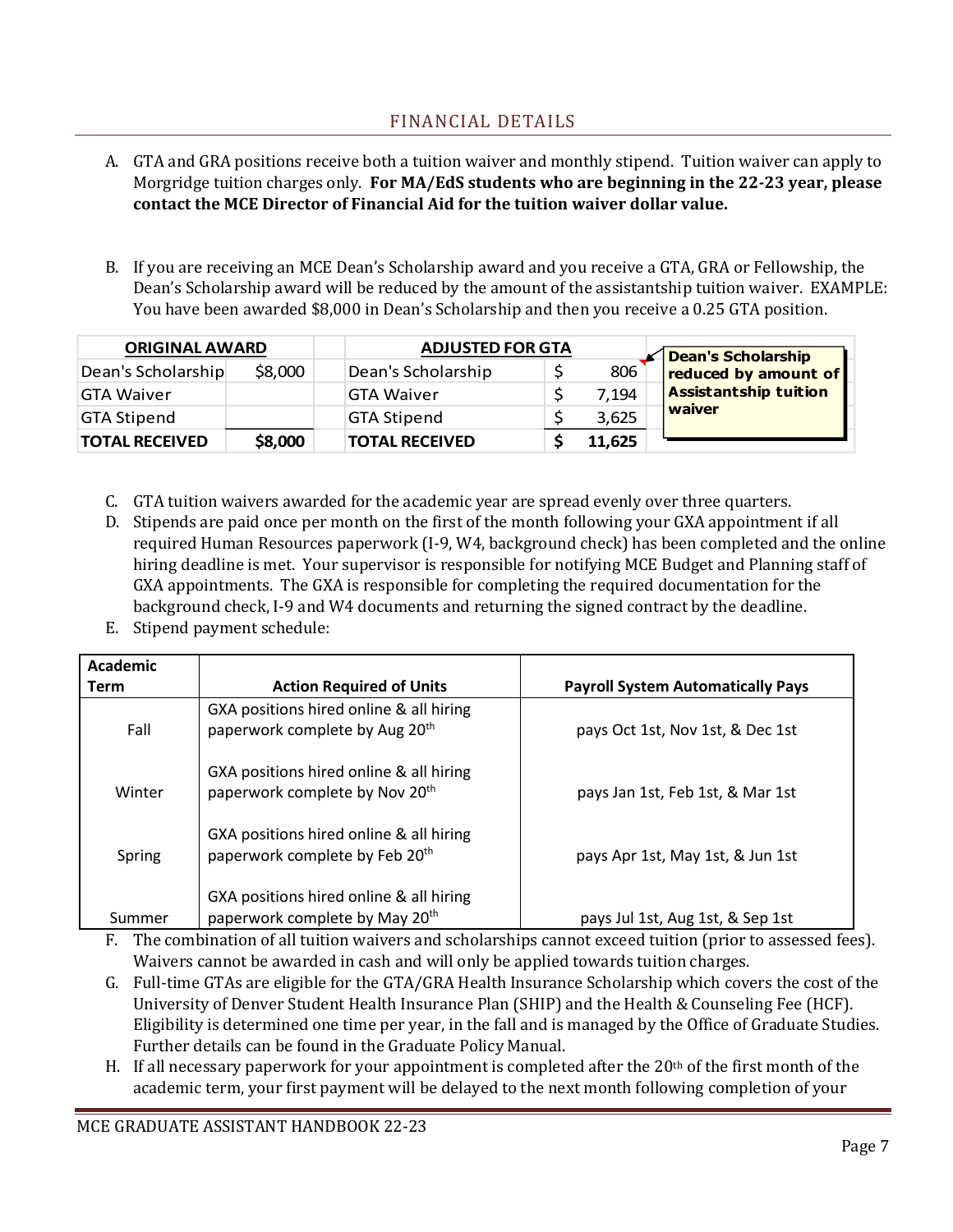paperwork. Ex: Your appointment paperwork is not completed until August  $25<sup>th</sup>$  for the fall term. You will NOT receive a stipend payment on October 1st, but will receive your first stipend payment on November 1st .

- I. Since the fiscal year ends prior to the summer quarter, waivers cannot be carried forward from the spring to the summer quarter. There are very limited assistantship positions that have a summer start.
- J. Waiver hours may not be used for interterm courses, non-credit courses, any other fees or fines, including continuous enrollment, certification fees, dissertation hours alone or credits above program requirements. Aditionally, any courses outside of the College of Education.
- K. If the student drops courses for which his/her waiver hours have been used after or during the refund period, the waiver will not be re-awarded for future use.
- N. If a recipient of a GXA position is also eligible for University of Denver employee, spousal or dependent tuition waiver benefits, he/she cannot have both the GXA position and the employee waiver within the same term.
- L. Waiver hours are not taxable income and cannot be used in lieu of stipends as an inducement for departmental or teaching duties.
- M. All stipend money received by a GXA is taxable income. Recipients must have a W-4 form on file with Payroll. The GXA must submit an I-9 form to Human Resources within three business days of hire, reverify the I-9 when the GXA has been absent for more than one quarter, and resubmit the I-9 after three years.
- N. If a recipient's GXA is renewed for a subsequent academic year, a new Student Acknowledgement of GXA Policy form must be signed. A doctoral student may remain in a GTA position for a maximum of 3 years or 9 quarters, an EdD, EdS or master's student a maximum of 2 years or 6 quarters.
- <span id="page-7-0"></span>O. Online students are not eligible for GA positions.

## PROFESSIONAL CONDUCT EXPECTATIONS

- <span id="page-7-1"></span>• *DRESS*
	- $\circ$  In general, graduate student workers come to work in attire that is suitable for the work setting. This may vary slightly from office to fieldwork and exposure to the community, clients, and child-care facilities:
	- o Data collection: Please dress one step above the place at which you are collecting data. For example, if you are going to a childcare and the staff wears jeans and T-shirts please wear khakis and a dressy tee, casual sweater, or casual blouse.
	- o Professional meeting: Please dress business casual or nicer.
- <span id="page-7-2"></span>• *WORK SCHEDULES*
	- o GTAs and GRAs may be required to work on site any day that the University is open. GTAs work within the academic period that coincides with the award. GRAs may work during traditional academic break periods and work flows are guided according to the grant funding schedule. You will define your work schedule for each term with your Supervisor/PI. It is expected you will make prior arrangements with them if you will not be working your agreed upon schedule for emergencies or illness.
	- o Punctuality is expected.
	- $\circ$  If you are ill or are going to be late, please email your Supervisor BEFORE your regularly scheduled time to work.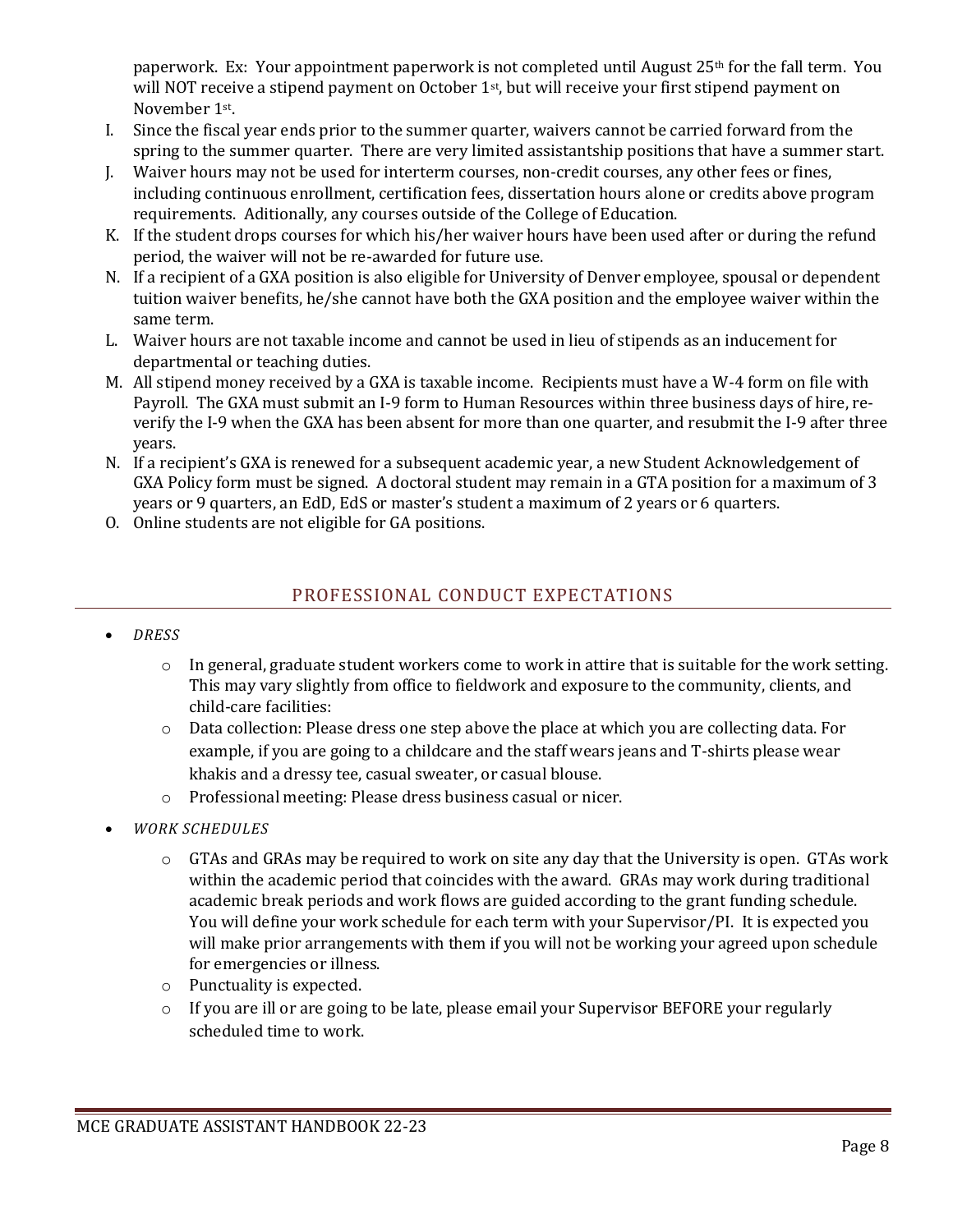- <span id="page-8-0"></span>• *COMMUNICATION BY EMAIL*
	- o Please use your DU student email. If you prefer correspondence on a different email, please have your email forwarded to your DU account.
- <span id="page-8-1"></span>• *DRUG AND/OR ALCOHOL USE*
	- o The use of illegal drugs or alcohol during work hours is not permitted and will not be tolerated. If a GTA/GRA is suspected to be under the influence of either while working, they may be asked to leave the work environment and may be subject to immediate dismissal. Marijuana use is not allowed during work hours and even if necessary for medical reasons, you should not be under the influence when you are working in your assistantship position.

#### CONFLICT RESOLUTION

<span id="page-8-2"></span>Any matters of concern should be addressed with your Supervisor/PI. All attempts should be made to address issues of conflict in a mutually respectful and professional discussion with the Supervisor or PI. The following succession of conflict resolution steps assumes resolution was not reached at the previous stage.

- I. Identify and discuss concerns with Supervisor or PI.
- II. If there are still concerns after discussions with the Supervisor/PI, students should discuss the situation with their Faculty Advisor.
- III. The Faculty Advisor should provide the student with strategies and suggestions for approaching the Supervisor/PI and may offer to attend a meeting between the student and the Supervisor/PI.
- IV. If the matter has not been successfully resolved, the issue should be brought to the Department Chair.
- V. If there has not been successful resolution to the concern, the MCE Dean will be consulted.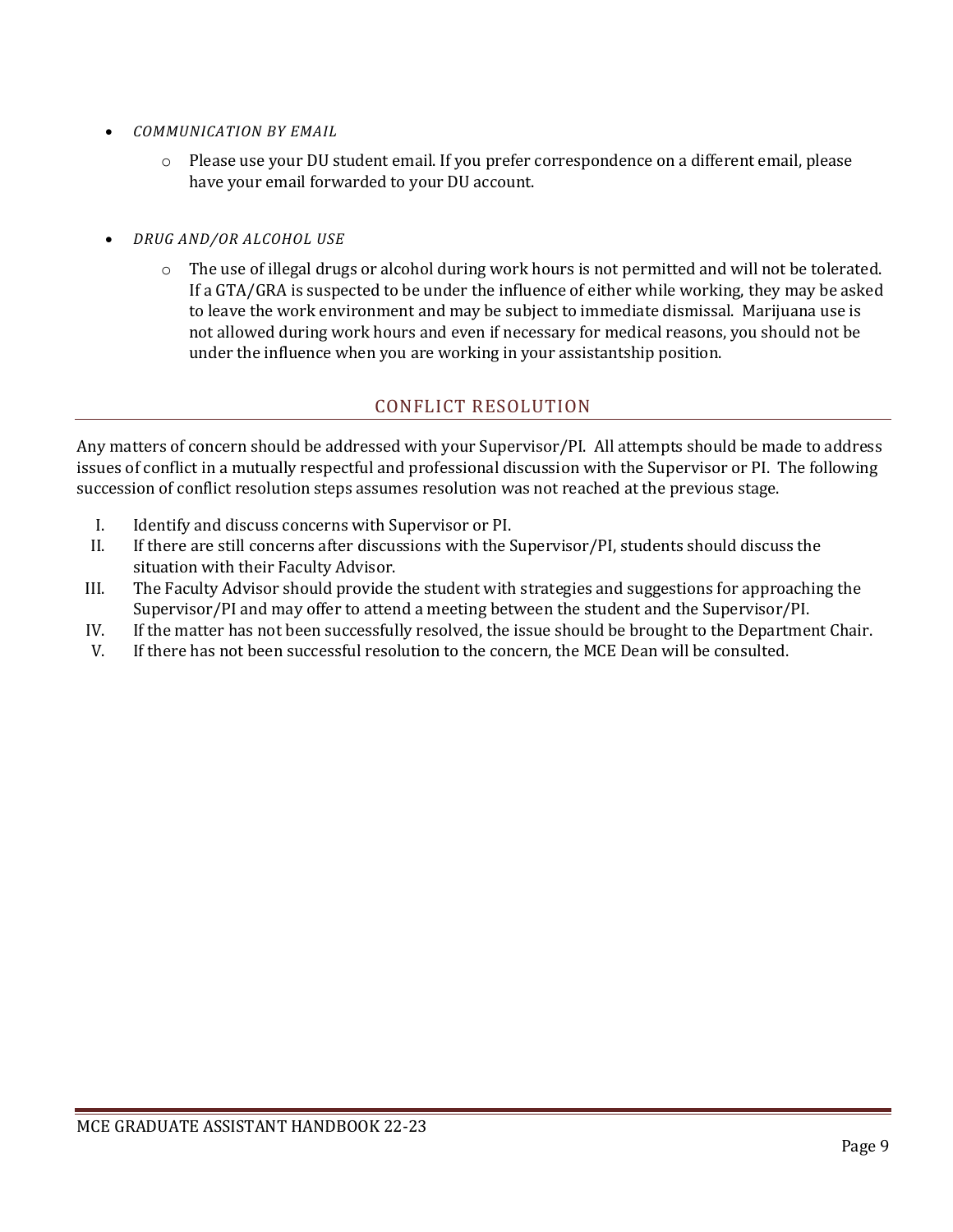## *KATHERINE A. RUFFATO HALL*

<span id="page-9-1"></span><span id="page-9-0"></span>

| <b>Building Hours:</b> |                              |                              |  |
|------------------------|------------------------------|------------------------------|--|
|                        | <b>Public Building hours</b> | Student swipe access         |  |
| Mon - Fri              | $7$ am - 8 pm                | $6:30 - 9$ pm                |  |
| Sat                    | $7$ am - 5 pm                | $8$ am $-9$ pm               |  |
| Sun                    | Closed to the Public         | $12 \text{pm} - 9 \text{pm}$ |  |

\**Students can swipe their ID cards to access the building during these additional times*

- ➢ Computer Lab hours: **Mon.-Thur.** 8 am -9 pm **Fri.** 8 am-8 pm **Sat.** 8 am-5 pm Closed on Sundays
	- o Hours can change with holidays or staffing schedules. Signs will be posted indicating when there are changes.
	- o Classroom Technology: each classroom has a manual with directions for utilizing technology

### *TECH SUPPORT FOR MCE*

- <span id="page-9-2"></span>➢ Phone: **(303) 871-3222** or [mce.support@du.edu](mailto:mce.support@du.edu)
- ➢ Full time tech support 7:30am 5:00pm
- ➢ Lab monitors and minimal tech support 5:00pm 9:00pm

#### *COPY CODES AND OFFICE SUPPLIES*

<span id="page-9-3"></span>All building copiers require a passcode to make photo copies. Please obtain the program or grant-specific GTA/GRA copy code from your Supervisor/PI. Copy codes are to be used for job related copies only. Please no personal or school use. All office supplies will be obtained through your Supervisor/PI.

#### *WORK LOCATIONS*

<span id="page-9-4"></span>Generally, GTAs and GRAs will share the common cubicle workspaces located throughout the second and third floors of Katherine Ruffato Hall. Some of the departmental works stations are assigned to specific grant funded projects and others are for general departmental usage. Scheduling for these work stations is coordinated by the Supervisors/PIs and Department Chairs. Some administrative GTAs may by working in department offices.